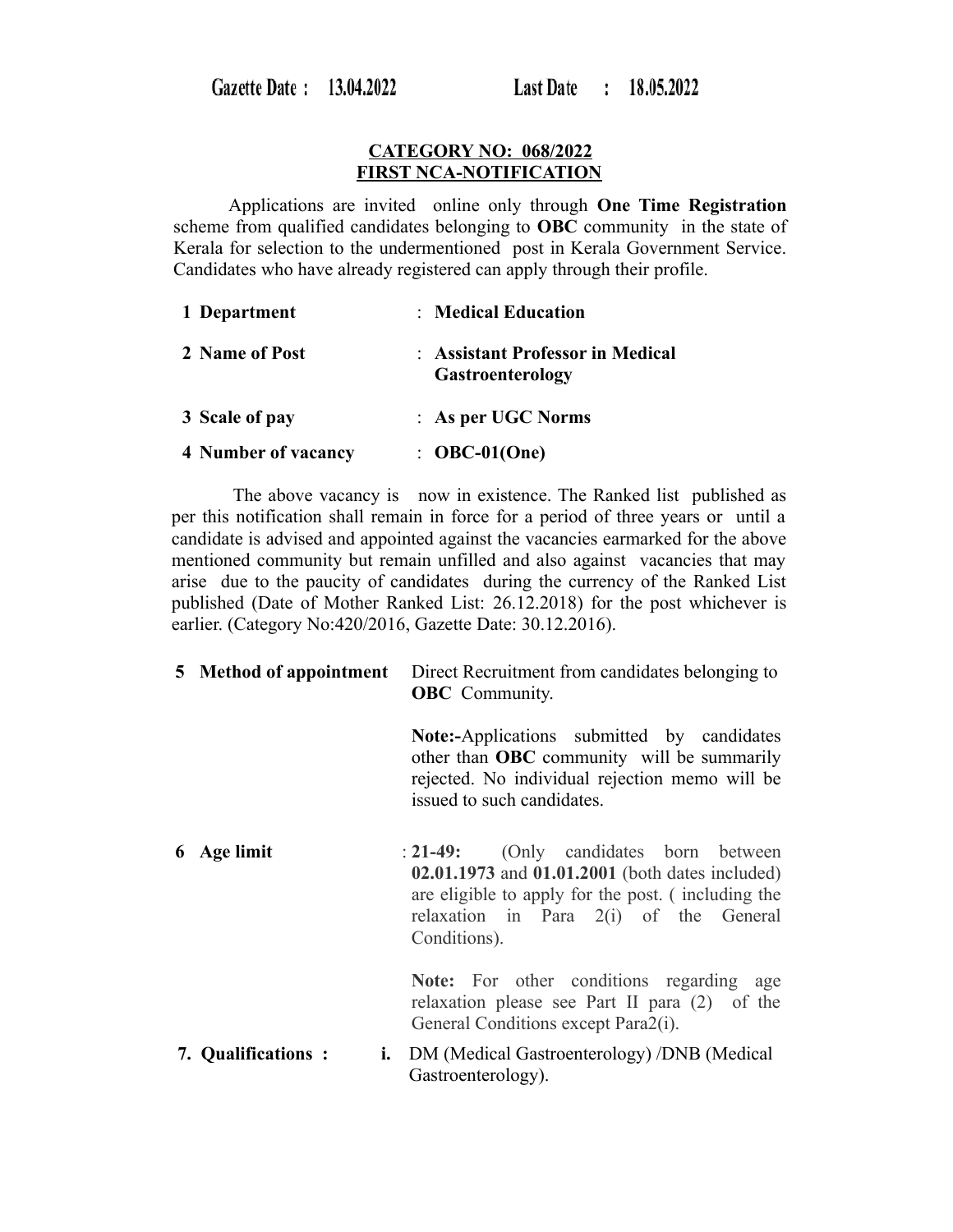- **ii.** Three years Physical Teaching Experience or such other teaching experience as prescribed by the Medical Council of India.
- **iii.** Permanent Registration under State Medical Council (Travancore – Cochin Medical Council)

# **Note :**

- **1.** The Post Graduate study period for Medical subjects will be considered as teaching experience for appointment as Assistant Professor provided the candidates have undergone Residency Programme during the Post Graduate Course period and in the case of candidates who have passed the Post Graduate course without undergoing residency programme a certificate shall be produced by the candidate from the Principal of the college to the effect that the candidate has got teaching/clinical work experience during the Post Graduate Course period.
- **2.** Those who are appointed in the post should serve for four (4) years during the first Ten (10) years of their service (including the period of training) anywhere in India or any other foreign country under Defence Services connected with Defence, if required. Differently abled candidates and those who have completed 45 years of age are exempted from the above compulsory Military Service.
- **3.** Candidates who claim equivalent qualifications instead of the qualification mentioned in the notification shall produce the relevant Government Order to prove the equivalency at the time of verification, then only such qualification shall be treated as equivalent to the prescribed qualification concerned.
- **4.** In the case of difference in original caste/community claimed in the application and that entered in SSLC book, the candidates shall produce a Gazette notification in this regard, along with Non Creamy Layer Certificate at the time of Certificate Verification.
- **5.** KS&SSR Part II Rule 10(a)ii is applicable.
- **6.** Candidates who claim experience qualification should obtain experience certificate in the format given in Annexure A or B and enter details regarding experience (certificate number, date, name of post, period, issuing authority, name of institution etc) and upload scanned image of the same or declaration (In the case of candidates who have possessed the required experience but have not obtained the experience certificate due to prevailing pandemic situation restrictions ) in the profile to make submission of application possible. Candidates should produce the experience certificate as and when called for the same by the Commission.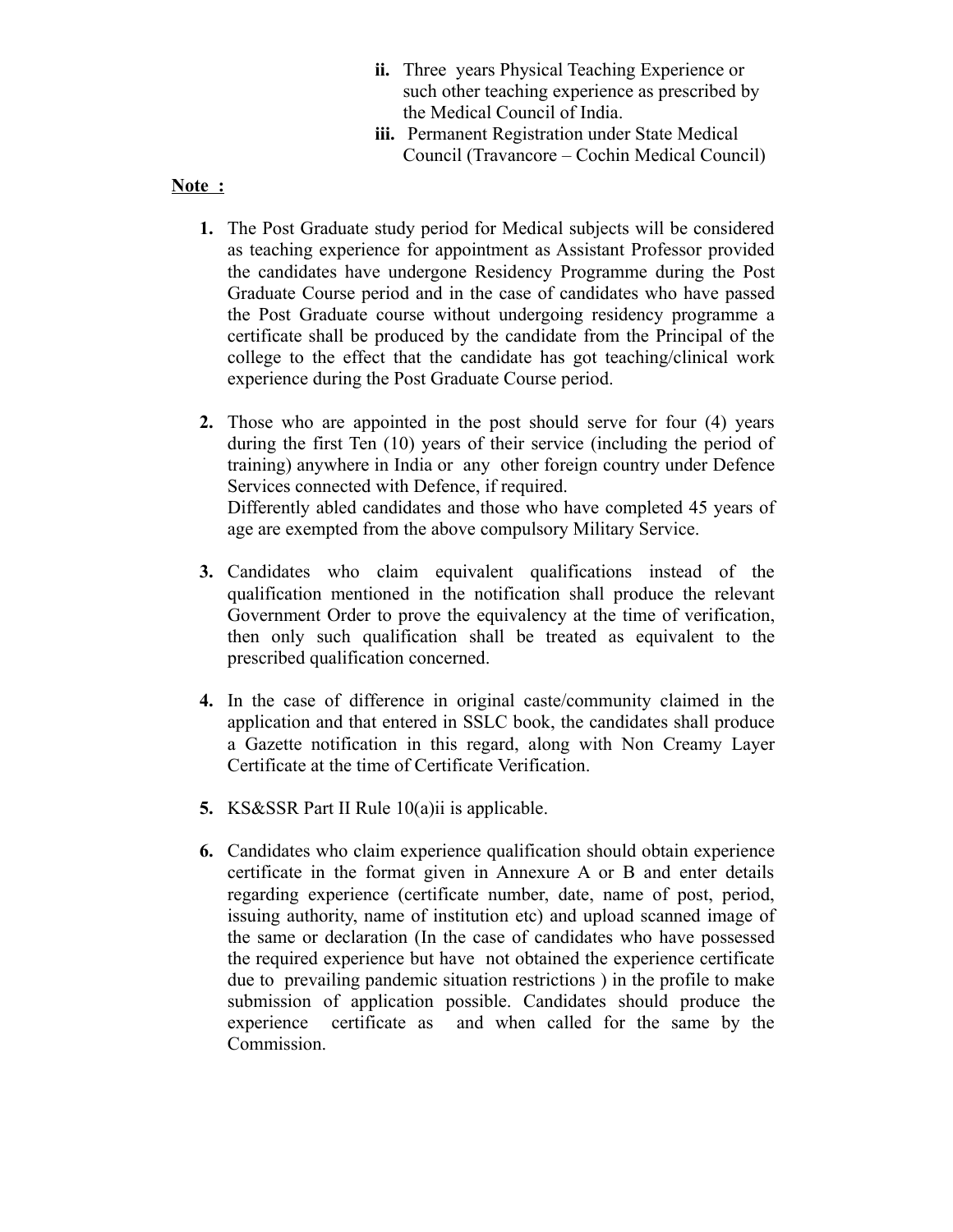#### **ANNEXURE A**

# **Name of the Institution /Hospital :- Residency Certificate/ Clinical Work / Teaching Experience Certificate**

Issued to …..............................(here enter name & address)

This is to certify that the above mentioned person was a MD/MS/DNB/Mch/DM/PG Diploma student in the department of …........................................... (Name of the discipline) in …..........................................................…................................................. (Name and Address of the institution/ hospital) during the period from …..................... to ….........................................He/She has completed the study period through residency programme / has undergone Clinical work / has involved in the teaching programme of undergraduate students.

Also certified that the ….................................... (Name of course) course in this institution/ hospital was recognised by the Medical Council of India during the above period.

> Signature, Name & Designation of issuing authority with name of the institution

Place: Date: Office seal

## **ANNEXURE B**

# **Name of the Institution/ Hospital :- Certificate of Experience**

Issued to …..............................(here enter name & address)

|                                                                   | This is to certify that the above mentioned person has worked / |
|-------------------------------------------------------------------|-----------------------------------------------------------------|
|                                                                   |                                                                 |
|                                                                   |                                                                 |
|                                                                   |                                                                 |
|                                                                   |                                                                 |
|                                                                   |                                                                 |
| During this period he/ she has got clinical work experience / has |                                                                 |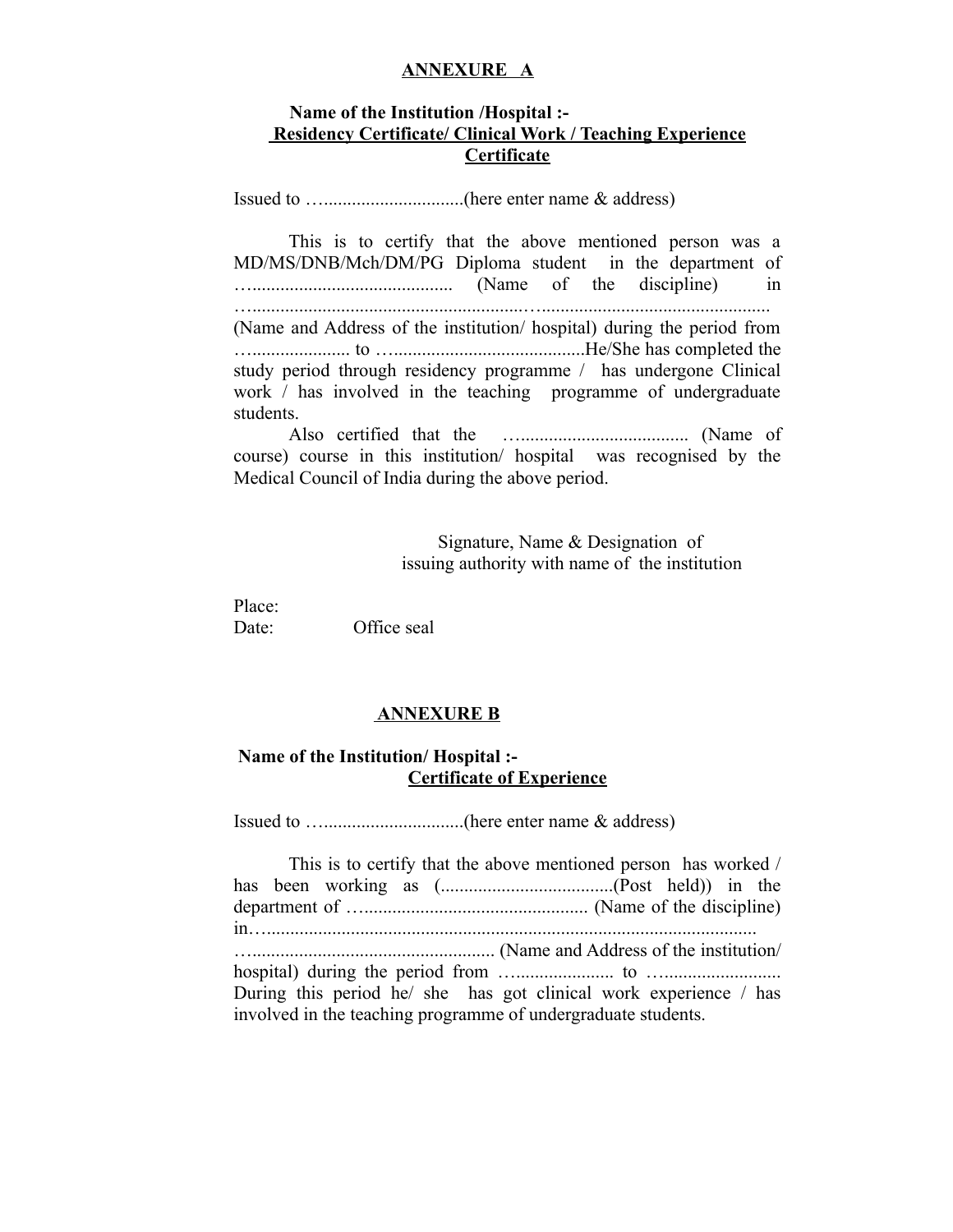Also certified that this Institution/ hospital was being run by the recognition of the Medical Council of India during the above period.

> Signature, Name & Designation of issuing authority with name of the institution

Place:

Date: Office seal

## **DECLARATION FOR THOSE WHO COULD NOT OBTAIN EXPERIENCE CERTIFICATE**

 I Sri/Smt (here enter name and address) ….......................................................... certify that I have worked/have been working /is working in (here enter name of institution / company / corporation / Govt. Department / Co-operative institution etc.) as …................(here enter the name of post holding or held ie. Regular worker/ Temporary worker/paid/Apprentice/ Trainee /Casual Labourer etc.) on Rs.............................per day/ per mensem for a period of ….......years......................months.......................days from.....................to …....................... I will produce the prescribed experience certificate as and when called for by the Commission.

**Place :** 

#### **Date :** Signature of Candidate

#### **8. Mode of submitting Application:-**

**(a)** Candidates must register as per 'ONE TIME REGISTRATION' with the Official Website of Kerala Public Service Commission [www.keralapsc.gov.in](http://www.kerealapsc.gov.in/) before applying for the post. Candidates who have registered can apply by logging in to their profile using their User-ID and password. Candidates must click on the **'Apply Now'** button of the respective posts in the Notification Link to apply for the post. The photograph uploaded should be one taken after **31.12.2012**. Candidates who create profile from 01.01.2022 should upload photograph taken within 6 months from the date of their registration. Name of the candidate and the date of photograph taken should be printed legibly at the bottom portion. The photograph once uploaded meeting all requirements shall be valid for 10 years from the date of uploading. There is no change in other instructions regarding the uploading of photographs. No application fee is required. Candidates are responsible for the correctness of the personal information and secrecy of password. Before the final submission of the application on the profile candidates must ensure correctness of the